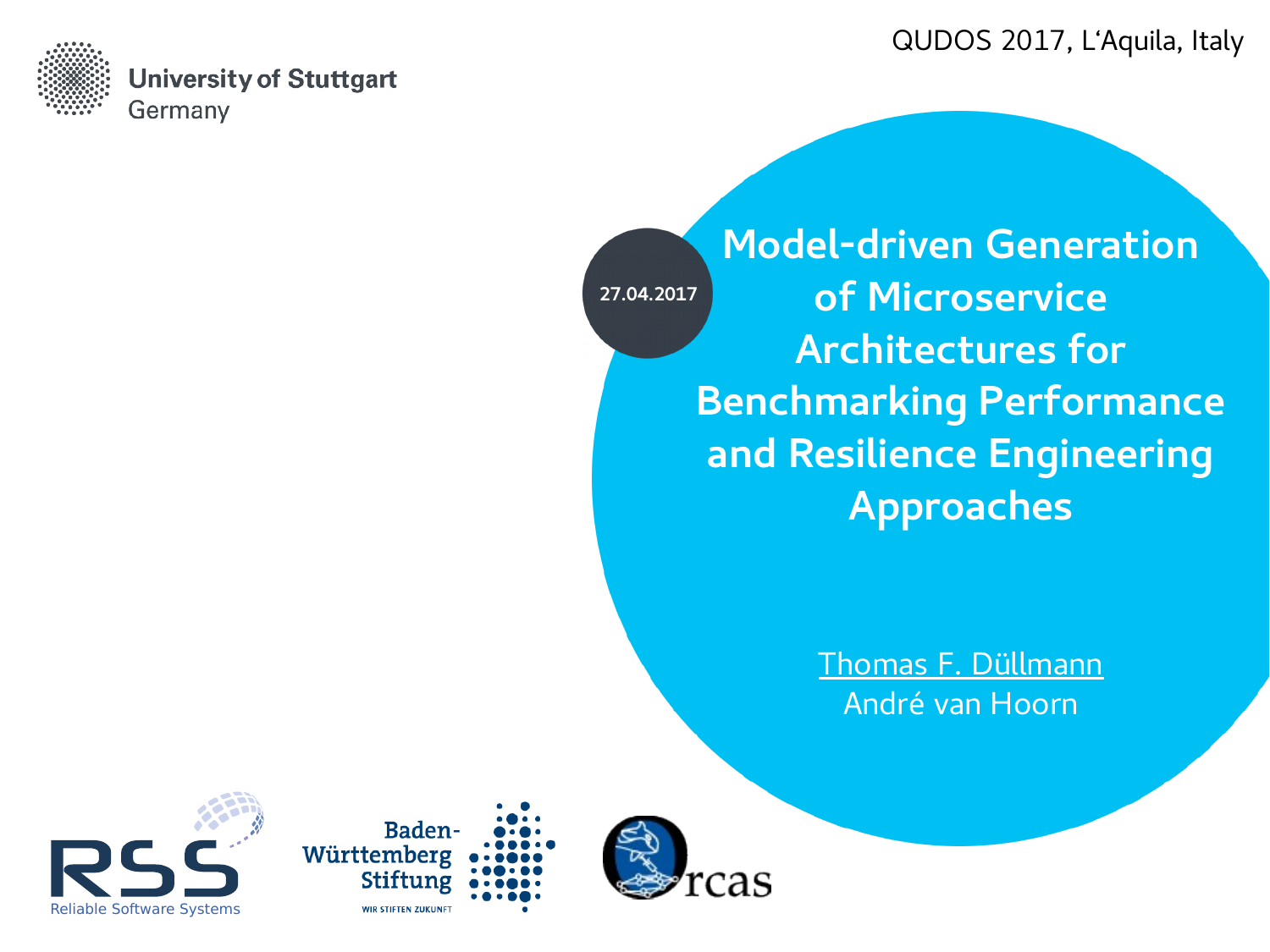

### Motivation

- Microservice architectures are steadily gaining more adopters in practice (e.g., Netflix, Amazon, Zalando, OTTO)
- No known real-world examples for microservice architectures
- No known benchmarking applications for performance and resilience engineering approaches in microservice architectures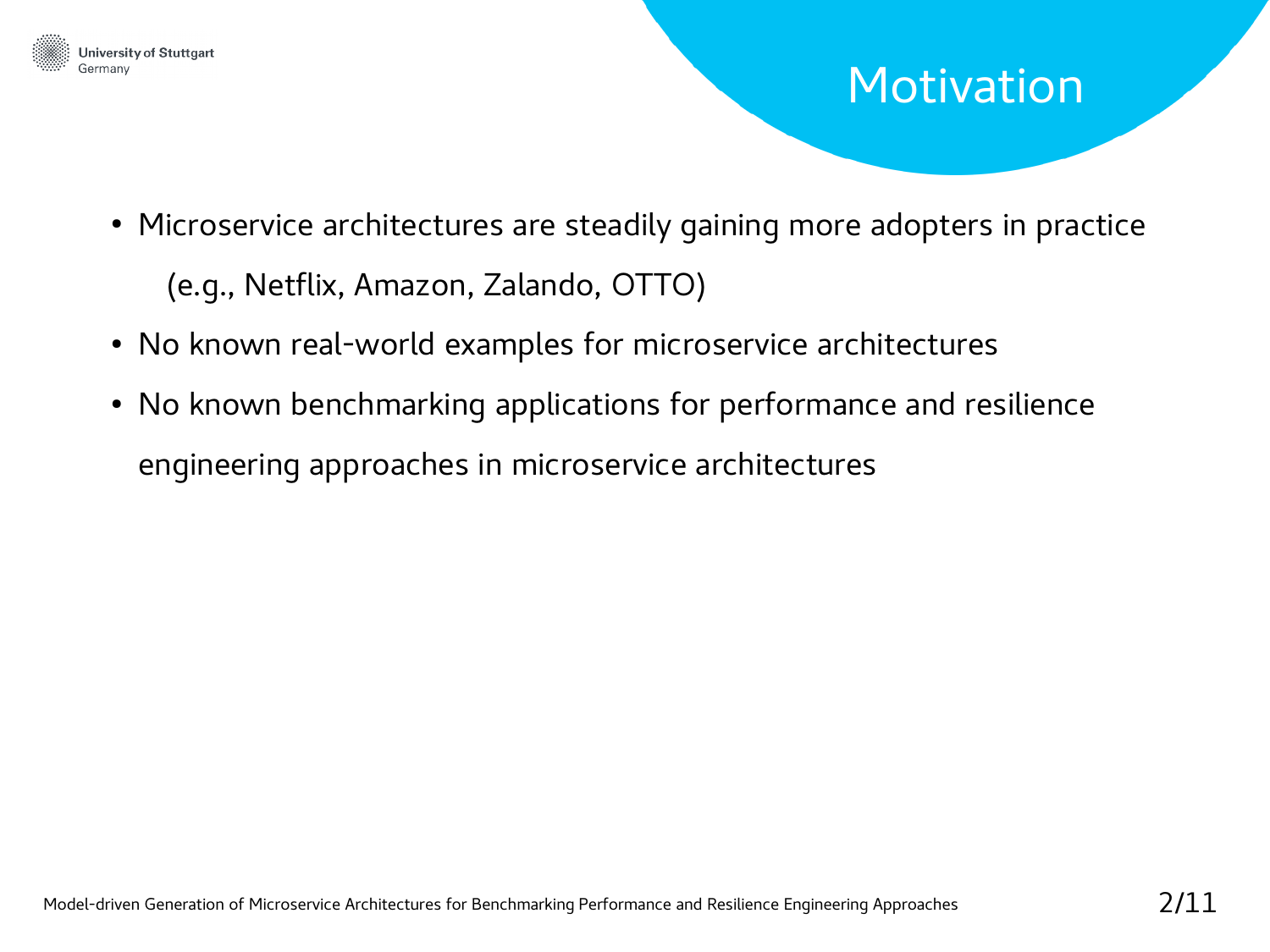

## Approach



- Define meta model for microservice architecture
- Generate actual microservices based on model instances
- Run instrumented synthetic microservices
- Use monitoring data for benchmarking your approaches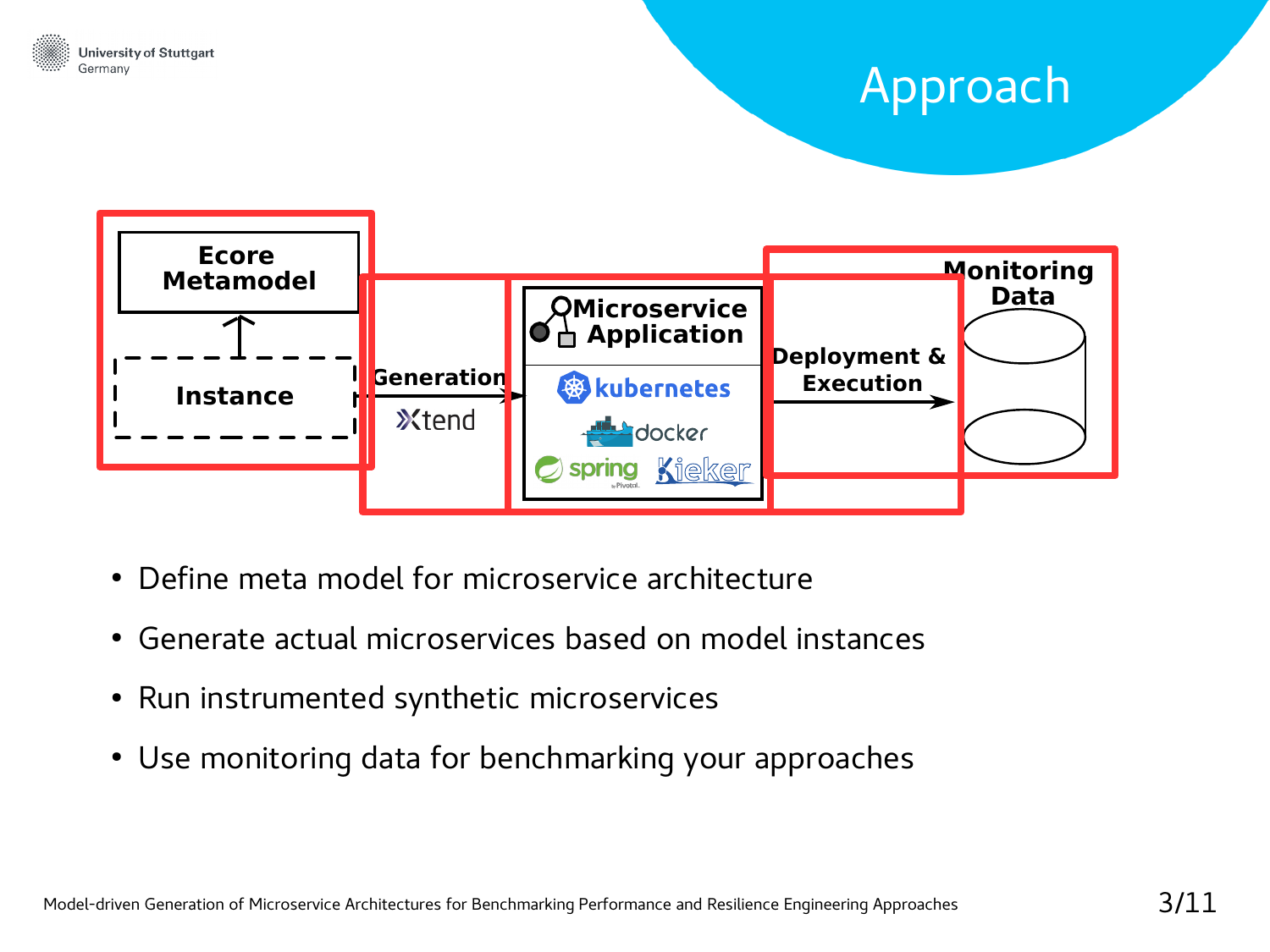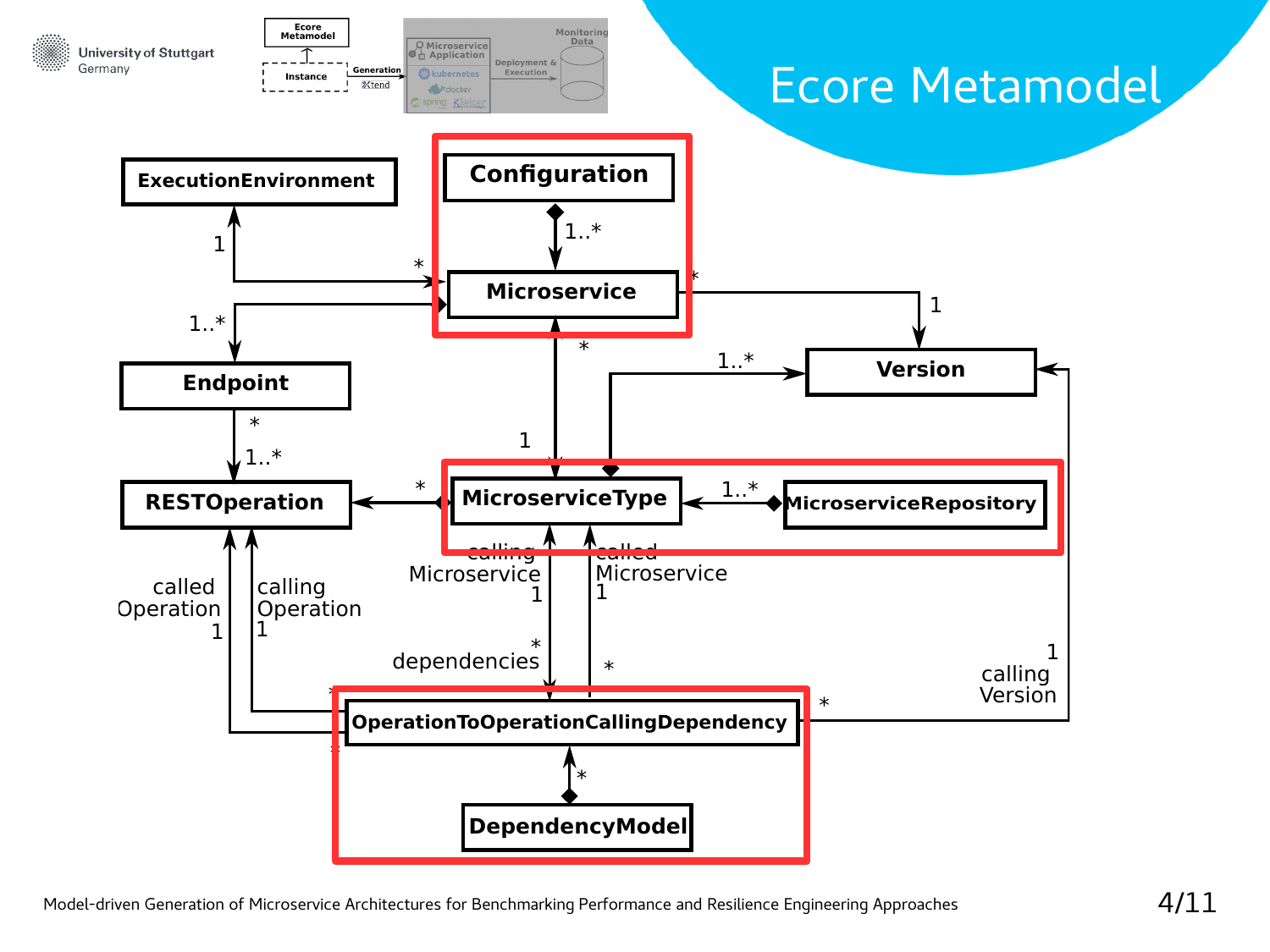



- In platform:/resource/MicroserviceMetamodel/model/MetaModelStructure.xmi
	- ▼ ↑ Meta Model Structure
		- $\triangleright \rightsquigarrow$  Infrastructure Model
		- $\blacktriangledown \blacktriangleleft$  Configuration
			- ▶ ◆ Microservice 0000001
			- $\triangleright$   $\rightsquigarrow$  Microservice 0000002
		- ▼ ◆ Dependency Model

#### ♦ Operation To Operation Calling Dependency

- $\triangleright \rightsquigarrow$  Time Series
- $\blacktriangledown$   $\Leftrightarrow$  Microservice Repository
	- ▼ 令 Microservice Type portal
		- ← REST Operation getIndex
		- $&$  Version 1.0.0
	- ▼ ◆ Microservice Type database
		- ← REST Operation getData
		- $&\diamond$  Version 2.0.0
- ▶ Dlatform:/resource/MicroserviceMetamodel/model/anotherMicroserviceMetamodel.ecore

|                             |  | ■ Properties 窓     Problems ■ Console © ValidityView ‰ Type Hierarchy |
|-----------------------------|--|-----------------------------------------------------------------------|
| Property                    |  | Value                                                                 |
| <b>Called Microservice</b>  |  | <b>EMicroservice Type database</b>                                    |
| <b>Called Operation</b>     |  | <b>■ REST Operation getData</b>                                       |
| <b>Calling Microservice</b> |  | 唁 Microservice Type portal                                            |
| <b>Calling Operation</b>    |  | <b>■ REST Operation getIndex</b>                                      |
| <b>Calling Version</b>      |  | <b>■Version 1.0.0</b>                                                 |

## **Ecore Metamodel** Instance

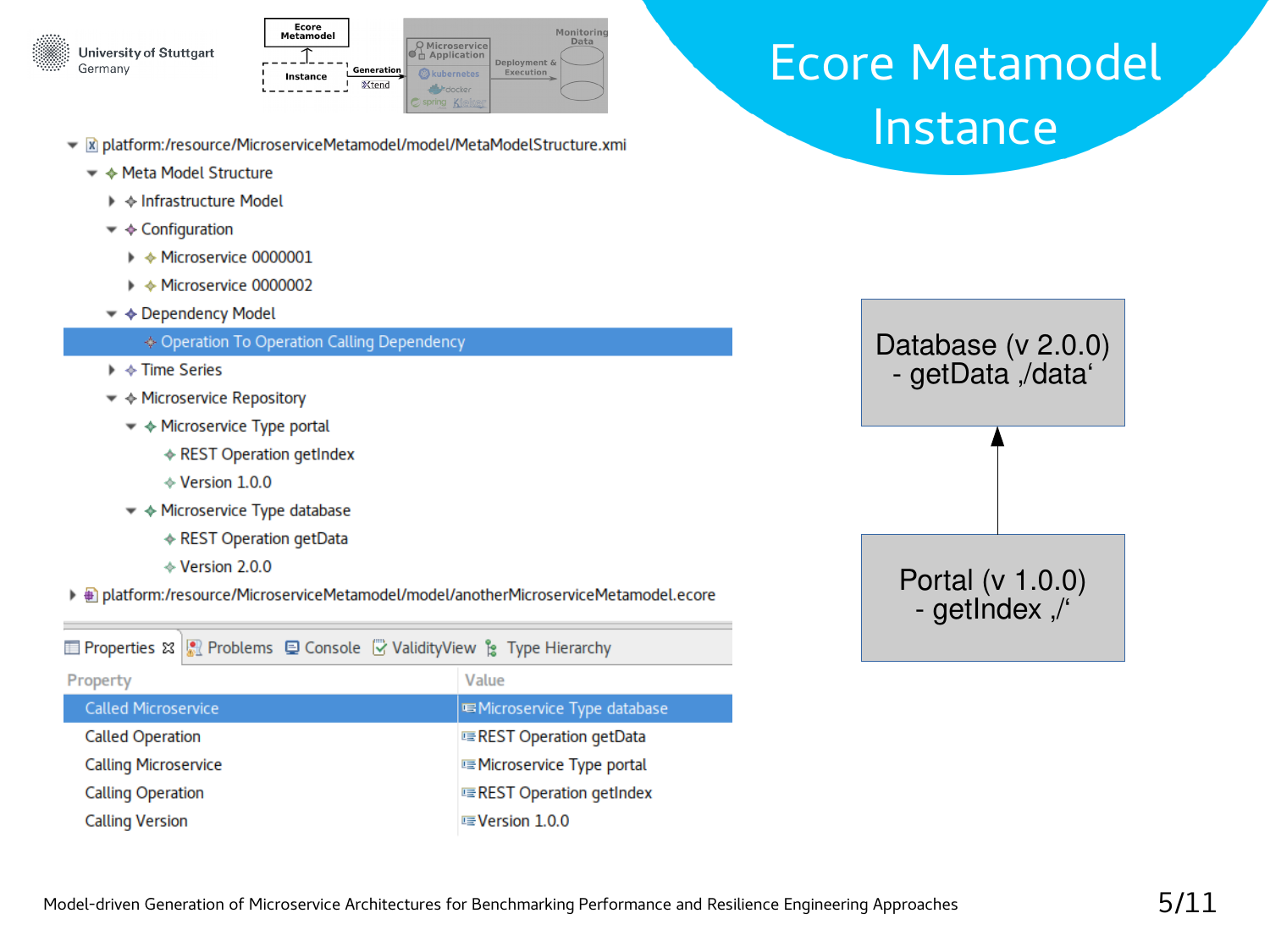

#### Generation

- Xtend template feature used for including data from meta model instance
- Generated microservices are based on Spring Boot [1]
- Monitoring is included by default (Kieker)
- Prepared for delay injection

Germany

- Further generation artifacts
	- Dockerfile to create Docker [2] container for the microservice
	- Kubernetes [3] kubernetes.yaml file for deployment on a cluster
- src ● Result Dockerfile • Folder for each service with gen-<ServiceName> kubernetes.yaml pom.xml  $\odot$ gen-database gen-logic src Dockerfile [1[\]http://projects.spring.io/spring-boot/](http://projects.spring.io/spring-boot/) [2[\]https://www.docker.com](https://www.docker.com/) kubernetes.yaml [3[\]https://kubernetes.io](https://kubernetes.io/)pom.xml  $\odot$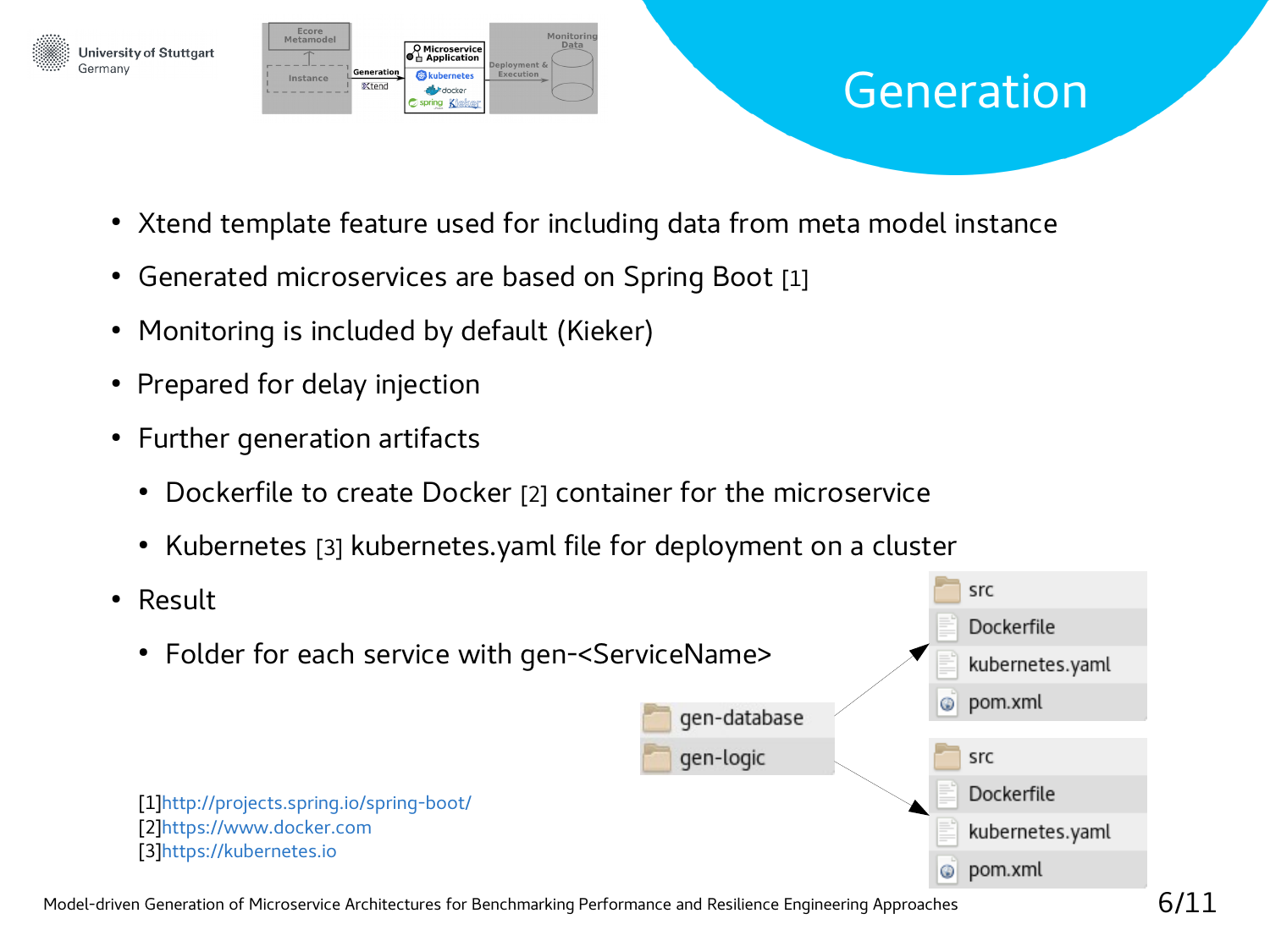



## Generation

• Based on the artifacts, the following steps lead to runnable microservices

(example for the generated portal microservice)

- Pull dependencies for Spring Boot and build JAR file
	- **mvn clean package**
- Create Docker image
	- **docker build -t my/portal .**
- Deploy on Kubernetes cluster
	- **kubectl create -f kubernetes.yaml**

| src             |
|-----------------|
| Dockerfile      |
| kubernetes.yaml |
| pom.xml         |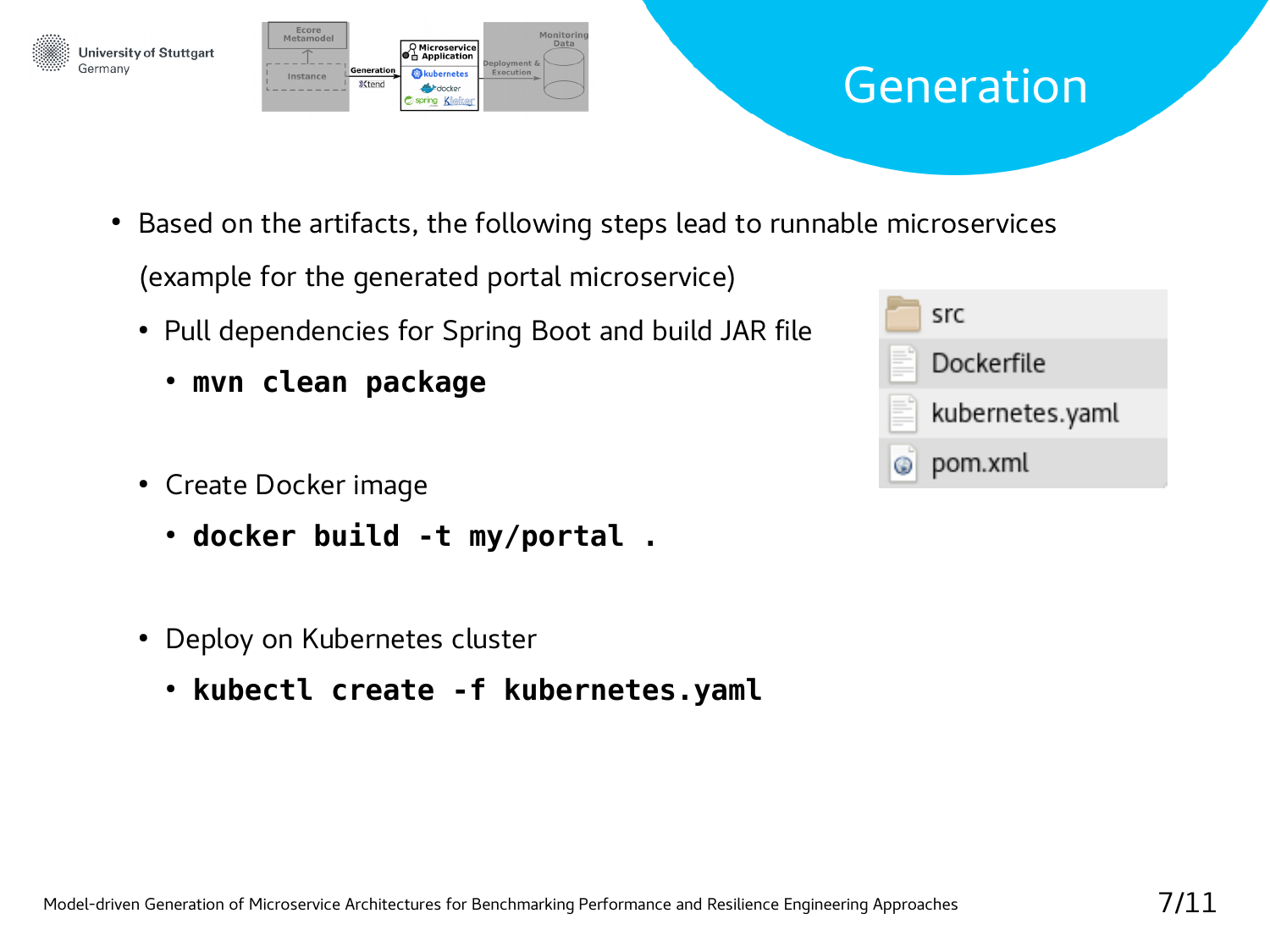

- Artifacts can be used to deploy generated microservices to Kubernetes cluster
- Supplemental microservices for evaluating the system under test (SUT)
	- Load generation (JMeter)
	- Monitoring data collection (JMS Server) and storing (Monitoring Server)
	- Delay injection (Registry, Injector)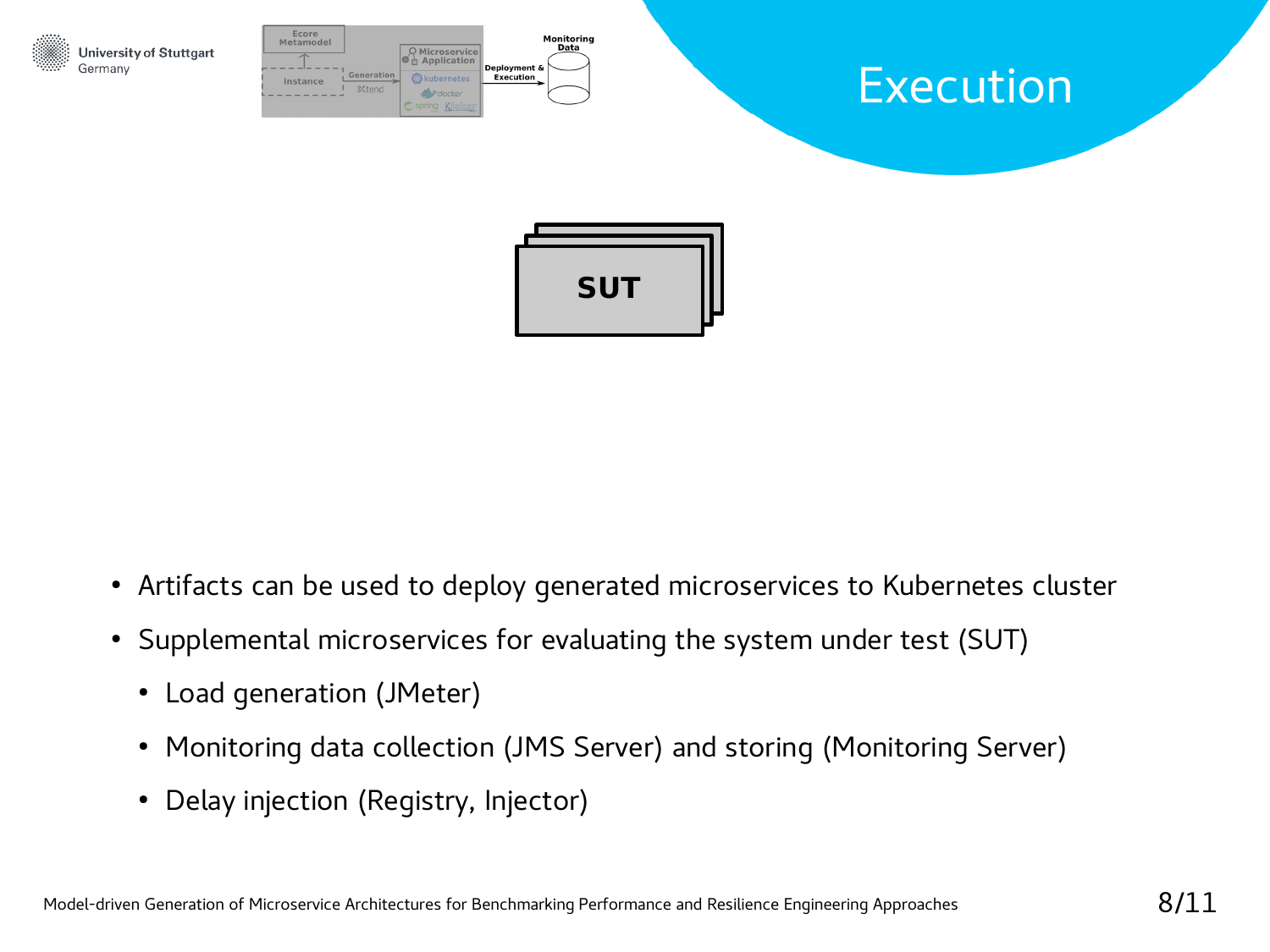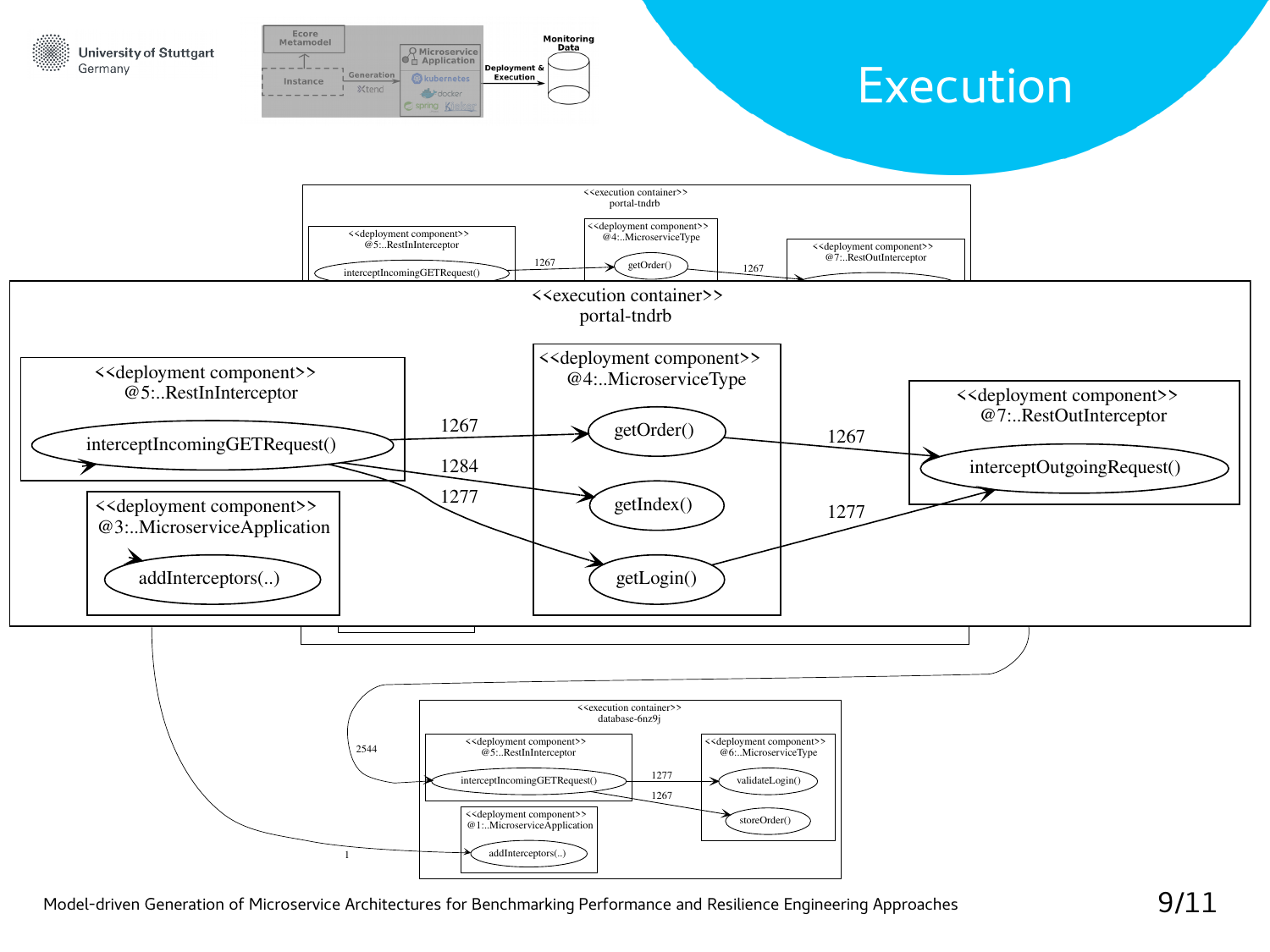

#### **University of Stuttgart**

# Future Work / Limitations

Feature set still limited but may be a base for **future work**:

- Improve the generator to use more properties of the model instance
- Use generated microservice architectures in the CASPA approach
- Dashboard for injections and status of microservices in SUT
- Extraction of meta model instance based on monitoring data
- More kinds of injections for different (performance) problems
	- Delay patterns (e.g., the ramp)
	- Resource demands (e.g., CPU, memory)